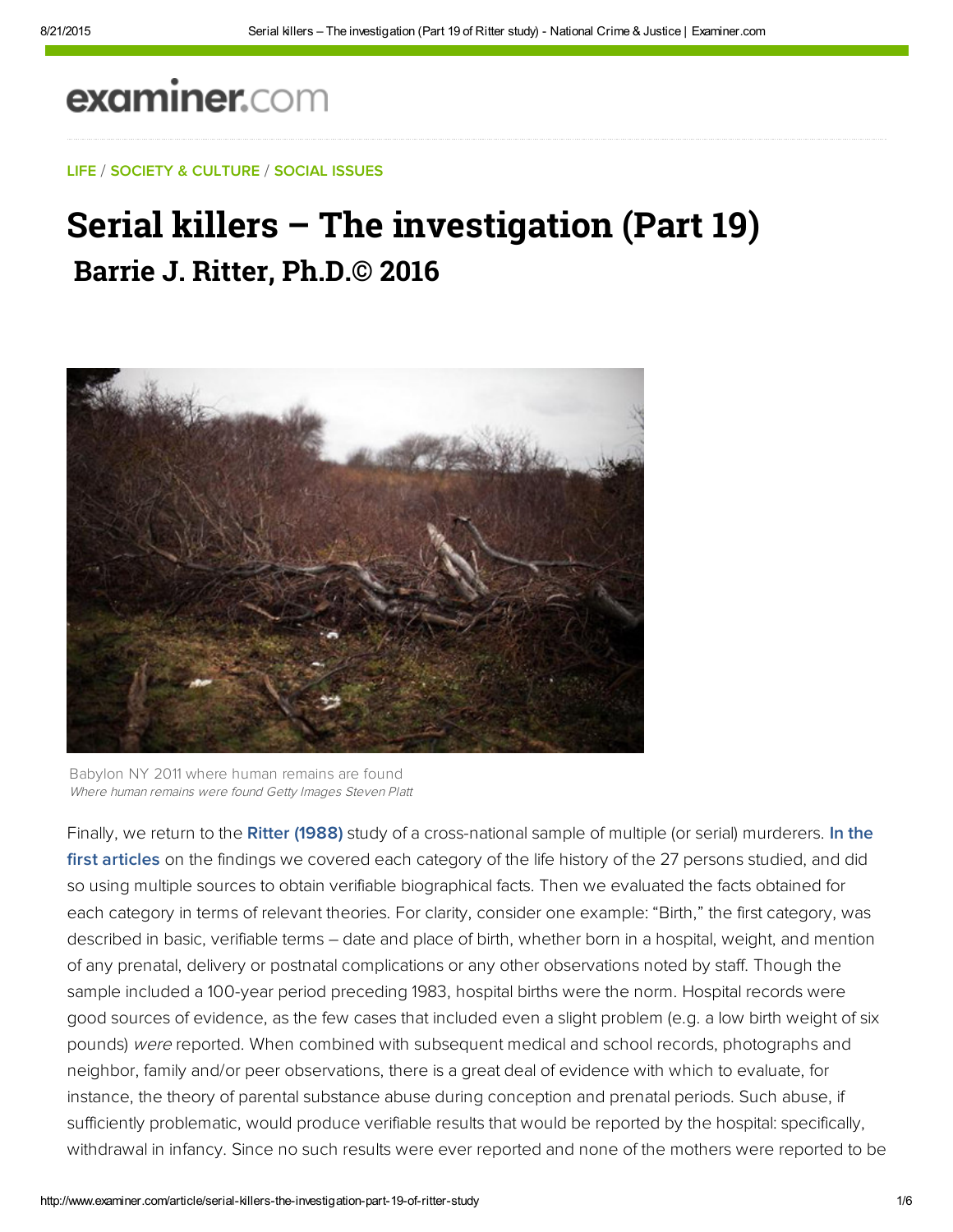#### 8/21/2015 Serial killers – The investigation (Part 19 of Ritter study) National Crime & Justice | Examiner.com

either pre- or postnatal substance abusers, the likelihood that serial murderers suffered from an hypothesized condition of congenital drug dependency is highly unlikely.

Examples of genetic damage also cited by **[Norris](http://bit.ly/1vy7kEr) (1988)** for his theory that "serial murder is a disease" was readily discounted with the available evidence. Examples included webbed skin between fingers, bulbous fingertips, hair whorls, tongues with deep ridges (or speckled with smooth or rough spots), and a fifth finger with a marked curve if not "a slight claw-like inner curve toward other fingers" (p. 247). If only serial killers actually bore such monster-like traits, police investigations would be far less difficult.

After the life histories we described the major personality characteristics, noting particularly the traits of dominance and [psychopathy.](http://www.ritterhomicideresearch.com/articles/Part-18.pdf) Lastly, we began covering the crimes, ending with "Serial killers' methods of operation, Part 18." With this article, we begin one of the most important aspects in the study of serial murder: What can or have we learned from research that can be translated into improved police practices?

Since the last article on the serial killers' M.O. was published on October 25, 2012, a review of the literature on the intersection of the killers' M.O.s and police [investigations](http://search.proquest.com/docview/303716825/abstract) is in order. As noted in the last article on the Ritter (1988) study, one of the most serious omissions in the research on serial killers has been the absence of studies, and hence, knowledge, about how serial killers commit their crimes. In [1995](http://amzn.to/1tkjz6x) Robert [Keppel,](http://bit.ly/TamScX) a former Seattle detective who played a pivotal role in investigating both the cases of Ted Bundy and the socalled "Green River Killer," admitted that "no one has ever studied, empirically and objectively, the methods by which police investigators catch killers" (1995, p. 372). And, Petee and Jarvis [\(2000\),](http://bit.ly/1tkjOP1) criminologist and FBI profiler, respectively, admitted in a summary of the state-of-the-art that no one has researched "what kind of patterns exist in regard to serial offending" or whether "knowledge of these patterns can be used to aid law enforcement in their investigation of serial crime" (2000, p. 215). This is a shocking admission yet it was received with little shock or comment.

Little seemed to have been accomplished since the 1983 Senate [Hearings](http://bit.ly/VKmx1y) on Serial Killers, in which funding was sought for **VICAP, (the Violent Criminal [Apprehension](https://en.wikipedia.org/wiki/Violent_Criminal_Apprehension_Program) Program)**, housed at the FBI. Those who testified included members of the FBI and Pierce Brooks, retired "detective captain of LAPD's Homicide Unit," and the purported originator of the VICAP idea ([Keppel,](http://amzn.to/1tkjz6x) 1995, p. 136). All were asked what police would need in the way of research assistance beyond VICAP. After all, the need for a "system to track and analyze serial murders" stemmed from the concerns of local law enforcement agencies across the nation that serial murder was increasing and that no procedures had been developed to assist them in solving such crimes (1984, p.4).Yet the "experts" claimed that no further research was needed since it was "known" that MOs never change.

The national computerized program, **VICAP**, was to collect and store all aspects of the investigation of similar "pattern murders" nationwide, and to notify (or link up) local law enforcement agencies presently unaware of similar crimes occurring in other jurisdictions. Trust in such an untried system was largely based upon two beliefs about serial murderers: One, that they always cross multiple jurisdictions and often states and, two, "invariably work with the same M.O. – but they move on before the pattern becomes apparent. With VICAP the M.O. pattern would literally leap out of the computer," true crime author Ann Rule testified (U.S. Congress, 1984, p. 24).

Obviously, MOs do not leap out of computers, and ultimately Keppel (1995) and former FBI agents such as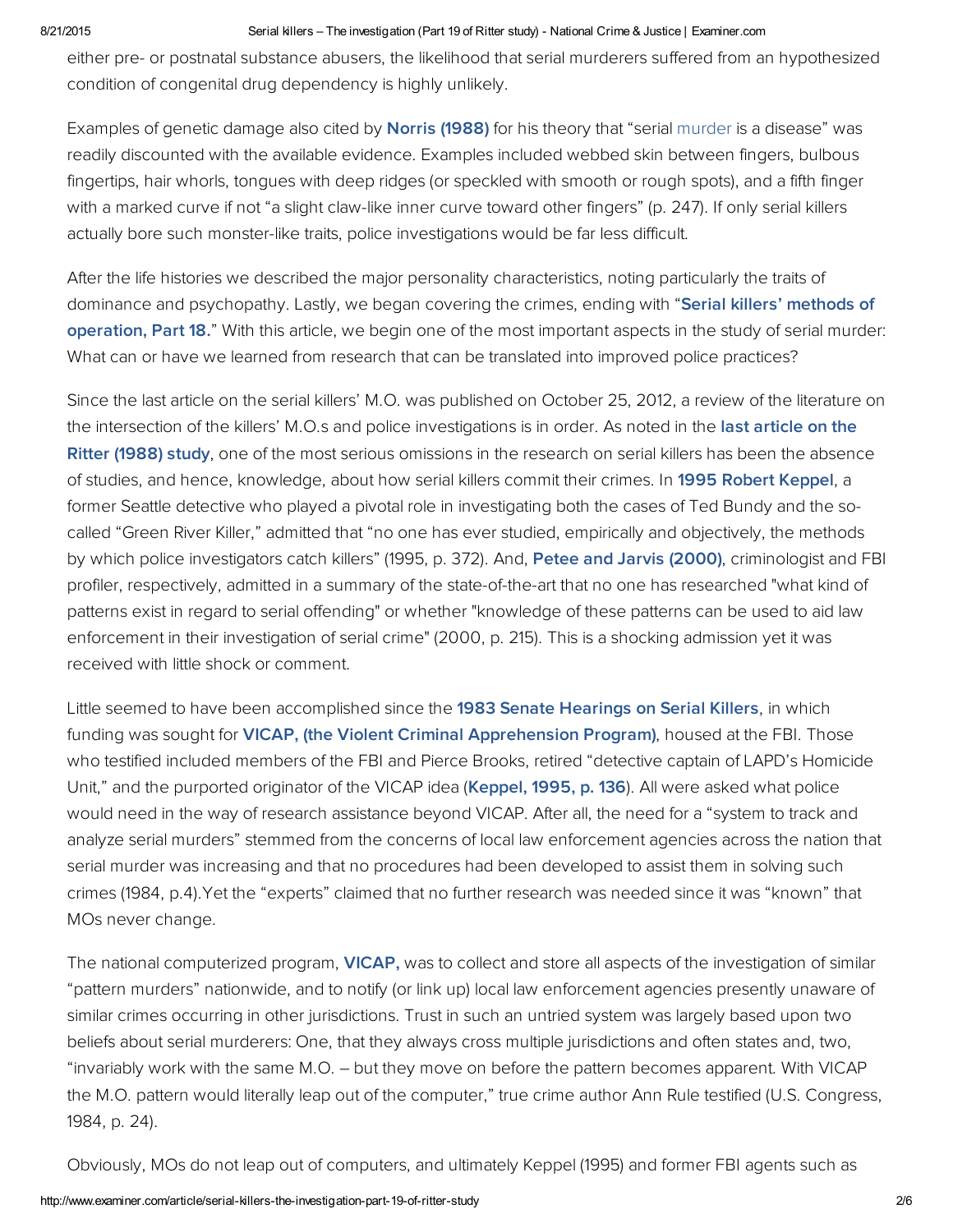#### 8/21/2015 Serial killers – The investigation (Part 19 of Ritter study) National Crime & Justice | Examiner.com

[Douglas \(1995\)](http://amzn.to/1pfw9wl) finally acknowledged that MOs do change over time. But all was not lost: With the use of the term "calling cards" or "signatures" these supercops could still offer a service: they could read that portion of the crimes that never changes. That is purportedly the signature – the psychological core of the killer – an idea so vague that few know how to use it. The vagueness is primarily due to a lack of research. It's an idea attributed to Sherlock Holmes. It would all be funny if such readings were not used in *death penalty cases* where there is little other evidence.

Stay tuned: Serial murderers investigations will be continued in the next article.

### SUGGESTED LINKS

- > [Part 10. Serial killers: The Crimes](http://www.ritterhomicideresearch.com/articles/Part-10.pdf)
- [The crimes of serial killers: Link between murderers and victims \(Part 11\)](http://www.ritterhomicideresearch.com/articles/Part-11.pdf)
- [The crimes of serial killers: Motives \(Part 12\)](http://www.ritterhomicideresearch.com/articles/Part-12.pdf)
- [The crimes of serial killers: Are there victim-types? \(Part 14\)](http://www.ritterhomicideresearch.com/articles/Part-14.pdf)
- [The serial killers' crimes: How they obtain their victims \(Part 15\)](http://www.ritterhomicideresearch.com/articles/Part-15.pdf)